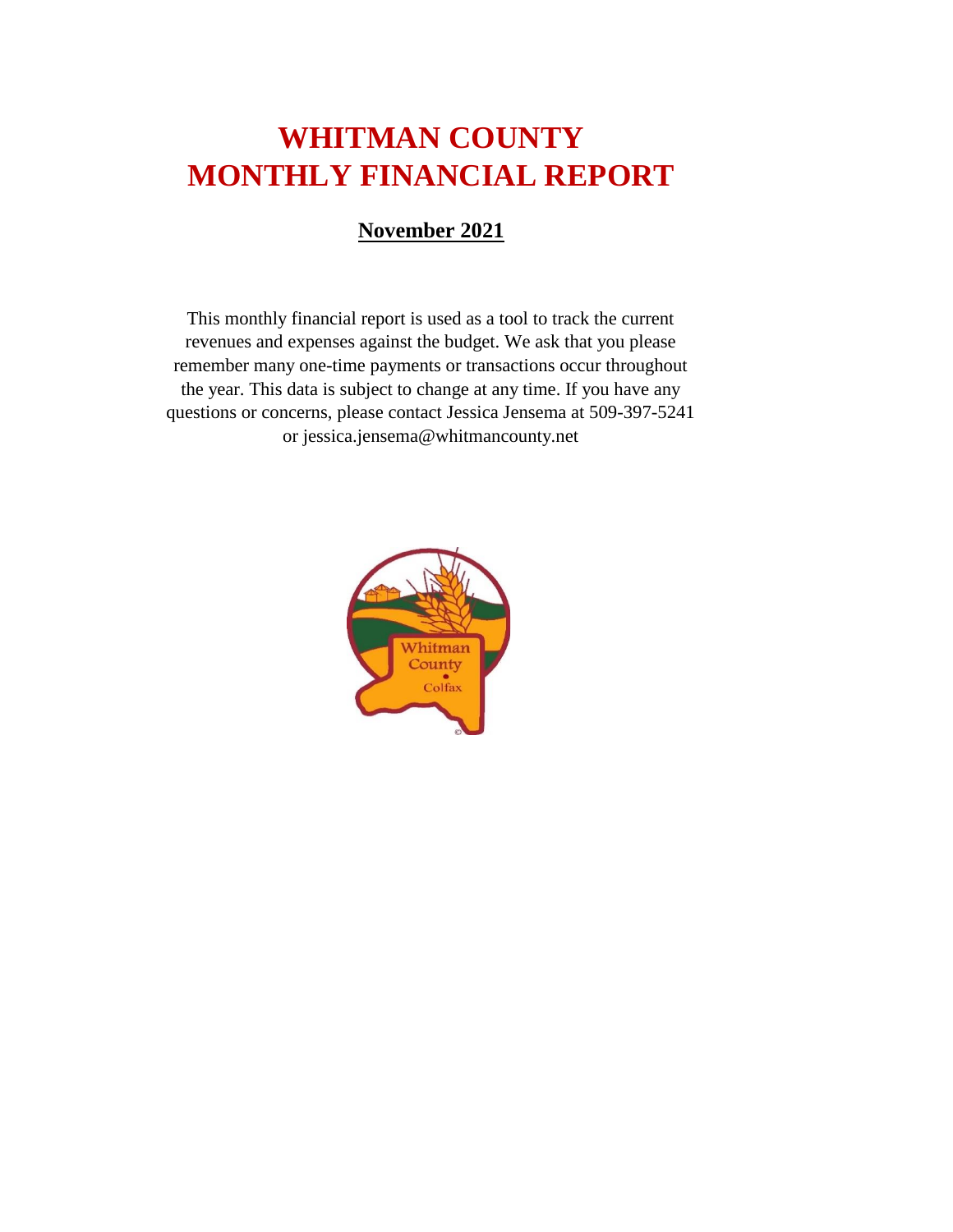|                                  | <b>CURRENT EXPENSE/GENERAL FUND</b> |                          |            |                  |  |                                     |                                                  |                  |                 |  |
|----------------------------------|-------------------------------------|--------------------------|------------|------------------|--|-------------------------------------|--------------------------------------------------|------------------|-----------------|--|
|                                  |                                     |                          |            |                  |  |                                     | <b>REVENUES &amp; EXPENDITURES BY DEPARTMENT</b> |                  |                 |  |
|                                  |                                     | AS OF 11/30/2021 (91.7%) |            |                  |  |                                     |                                                  |                  |                 |  |
|                                  |                                     |                          |            |                  |  | <b>Includes Budget Amendment #3</b> |                                                  |                  |                 |  |
|                                  | <b>Revenue</b>                      |                          |            | $\%$             |  | <b>Expenditures</b>                 |                                                  |                  | %               |  |
| <b>Department</b>                | 2021 Budget                         | 2021 Actual              | Remaining  | <b>Collected</b> |  | 2021 Budget                         | 2021 Actual                                      | <b>Remaining</b> | <b>Expended</b> |  |
| <b>Beginning Fund Balance</b>    | 1,347,763                           |                          | 1,347,763  |                  |  |                                     |                                                  |                  | 0.00%           |  |
| Prior Period Adjustment          |                                     | 8,377                    |            | 0.00%            |  |                                     | 5,181                                            |                  |                 |  |
| <b>BoCC</b>                      |                                     |                          |            | 0.00%            |  | 503,117                             | 442,875                                          | 60,242           | 88.03%          |  |
| <b>General Government</b>        | 2,040,800                           | 1,789,885                | 250,915    | 87.71%           |  | 4,250,714                           | 3,881,744                                        | 368,970          | 91.32%          |  |
| <b>Administrative Services</b>   | 859,903                             | 483,863                  | 376,040    | 56.27%           |  | 501,708                             | 251,979                                          | 249,729          | 50.22%          |  |
| <b>Human Resources</b>           | 2,000                               | 1,115                    | 885        | 55.75%           |  | 244,642                             | 195,987                                          | 48,655           | 80.11%          |  |
| <b>Superior Court</b>            | 12,973                              | 14,934                   | (1,961)    | 115.12%          |  | 260,521                             | 220,395                                          | 40,126           | 84.60%          |  |
| <b>District Court</b>            | 692,000                             | 622,032                  | 69,968     | 89.89%           |  | 912,613                             | 796,827                                          | 115,786          | 87.31%          |  |
| Clerk                            | 166,205                             | 133,955                  | 32,250     | 80.60%           |  | 379,447                             | 297,718                                          | 81,729           | 78.46%          |  |
| Treasurer                        | 10,116,132                          | 10,507,889               | (391, 757) | 103.87%          |  | 476,776                             | 385,325                                          | 91,451           | 80.82%          |  |
| Auditor                          | 630,950                             | 663,846                  | (32, 896)  | 105.21%          |  | 1,218,072                           | 835,715                                          | 382,357          | 68.61%          |  |
| Assessor                         |                                     | 6                        |            | 0.00%            |  | 464,932                             | 367,941                                          | 96,991           | 79.14%          |  |
| <b>Prosecuting Attorney</b>      | 133,838                             | 101,743                  | 32,095     | 76.02%           |  | 811,700                             | 701,834                                          | 109,866          | 86.46%          |  |
| <b>Child Support Enforcement</b> | 111,350                             | 56,430                   | 54,920     | 50.68%           |  | 111,350                             | 47,519                                           | 63,831           | 42.68%          |  |
| <b>Facilities Management</b>     |                                     | 194                      |            | 0.00%            |  | 745,902                             | 604,875                                          | 141,027          | 81.09%          |  |
| Sheriff                          | 536,600                             | 554,071                  | (17, 471)  | 103.26%          |  | 4,174,226                           | 3,299,062                                        | 875,164          | 79.03%          |  |
| Juvenile                         | 144,293                             | 122,507                  | 21,786     | 84.90%           |  | 583,442                             | 513,378                                          | 70,064           | 87.99%          |  |
| Weed                             | 1,350                               | 1,350                    |            | 100.00%          |  | 92,985                              | 80,326                                           | 12,659           | 86.39%          |  |
| Coroner                          | 6,000                               | 5,970                    | 30         | 99.50%           |  | 195,135                             | 154,638                                          | 40,497           | 79.25%          |  |
| Extension                        | 600                                 | 802                      | (202)      | 133.67%          |  | 145,228                             | 121,041                                          | 24,187           | 83.35%          |  |
| <b>Emergency Management</b>      | 137,827                             | 74,651                   | 63,176     | 54.16%           |  | 347,524                             | 238,138                                          | 109,386          | 68.52%          |  |
| Health                           | 2,023,331                           | 2,301,086                | (277, 755) | 113.73%          |  | 1,115,453                           | 796,785                                          | 318,668          | 71.43%          |  |
| Fair                             | 347,012                             | 218,351                  | 128,661    | 62.92%           |  | 668,416                             | 469,584                                          | 198,832          | 70.25%          |  |
| Parks & Rec                      | 15,000                              | 20,266                   | (5, 266)   | 135.11%          |  | 261,134                             | 234,754                                          | 26,380           | 89.90%          |  |
| ΙT                               | 43,500                              | 23,796                   |            | 0.00%            |  | 904,390                             | 830,496                                          | 73,894           | 91.83%          |  |
| <b>TOTALS</b>                    | 19,369,427                          | 17,707,119               | 1,651,181  | 91.42%           |  | 19,369,427                          | 15,774,117                                       | 3,595,310        | 81.44%          |  |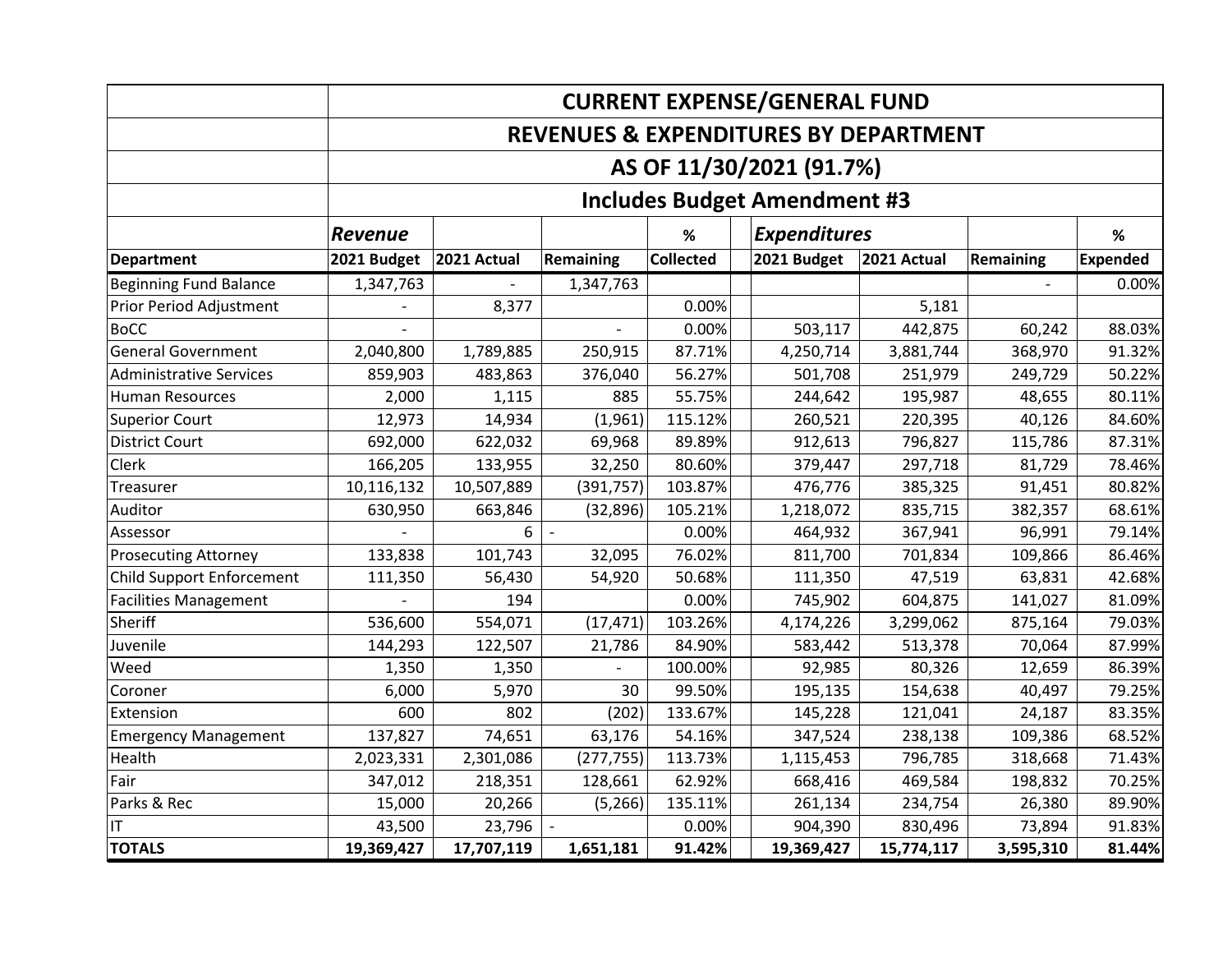### **CURRENT EXPENSE & COUNTY-WIDE CASH AND DEBT AS OF 11/30/2021**

### **CASH/INVESTMENTS**

| <b>Current Expense/General Fund</b>                 | November 2021 | November 2020 | November 2019 | November 2018 | November 2017 |
|-----------------------------------------------------|---------------|---------------|---------------|---------------|---------------|
| Cash                                                | 11,087,802    | 7.529.892     | 10.999.025    | 9.246.379     | 7,077,562     |
| Reserve (Investment)                                | 2.819.029     | 2.819.029     | 1.419.029     | 1.219.029     | 1,169,029     |
| <b>Total Current Expense Cash &amp; Investments</b> | 13,906,831    | 10.348.921    | 12.418.054    | 10.465.408    | 8,246,591     |

| <b>County-Wide</b>                              | November 2021 | November 2020 | November 2019 | November 2018 | November 2017 |
|-------------------------------------------------|---------------|---------------|---------------|---------------|---------------|
| Cash                                            | 34,641,314    | 27,098,328    | 27,667,821    | 29.249.734    | 26,352,110    |
| Investments                                     | 7.528.141     | 7.069.742     | 6.751.036     | 4,381,655     | 4,414,264     |
| <b>Total County-Wide Cash &amp; Investments</b> | 42,169,455    | 34,168,070    | 34,418,857    | 33,631,389    | 30,766,374    |

### **DEBT - County-wide**

| <b>Interfund loans</b>                                            |                        |                 |                  |
|-------------------------------------------------------------------|------------------------|-----------------|------------------|
| <b>Borrowing Fund</b>                                             | <b>Lending Fund</b>    |                 |                  |
| <b>Emergency Communication, Principal Only</b>                    | <b>Current Expense</b> | \$<br>1,000,000 | 5/31/2025        |
| <b>General Obligations</b>                                        |                        |                 |                  |
| Public Service Building GO Bond, Principal Only<br>Holman Capital |                        | \$<br>1,354,699 | 3/31/2031        |
| <b>Revenue Obligations</b>                                        |                        |                 |                  |
| Solid Waste Revenue Bond, Principal Only                          |                        | \$<br>569,914   | 12/20/2023       |
| Compensated Balances-County-Wide                                  |                        | \$<br>867,729   | as of 11/30/2021 |
| Landfill Closure and Post Closure                                 |                        | \$<br>1,700,000 |                  |
| <b>Emergency Comm Capital Lease</b>                               |                        | \$<br>761,247   | 7/20/2025        |
| <b>Total County-Wide Debt</b>                                     |                        | \$<br>6,253,589 |                  |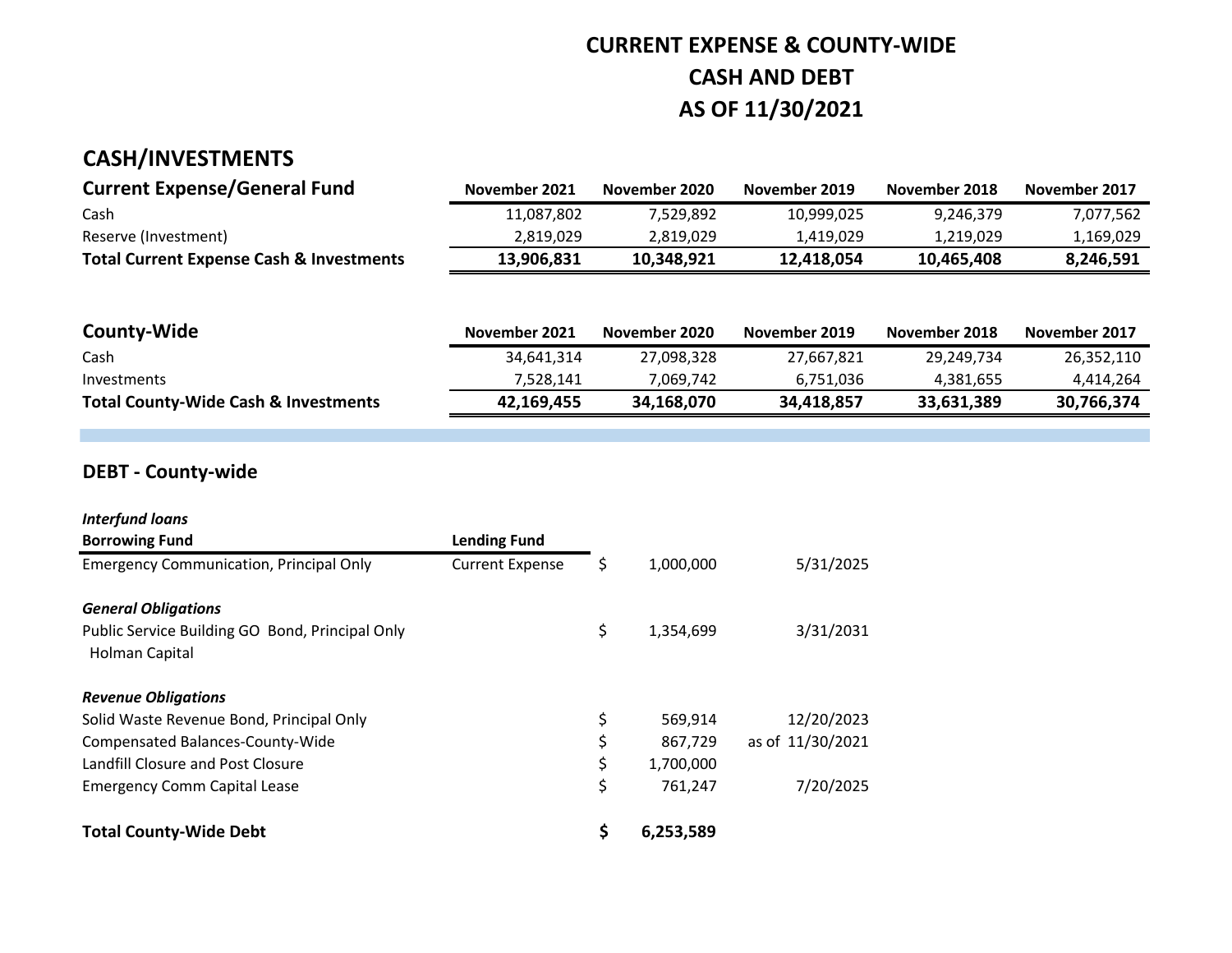## **CURRENT EXPENSE/GENERAL FUND REVENUES BY CATEGORY AS OF 11/30/2021 (91.7%)**

#### **INCLUDES BUDGET AMENDMENT #3**

| <b>Revenue</b>                             | <b>Budget</b> | <b>Actual</b> | % received |
|--------------------------------------------|---------------|---------------|------------|
| <b>Beginning Fund Balance</b>              | 1,347,763     |               | 0.00%      |
| Prior Period Adjustment                    |               | 8,377         | 0.00%      |
| <b>Property Tax</b>                        | 6,132,432     | 6,639,666     | 108.27%    |
| <b>Other Taxes</b>                         | 3,153,500     | 3,122,732     | 99.02%     |
| Licenses & Permits                         | 130,500       | 133,073       | 101.97%    |
| Payment in Lieu of Taxes/Federal Lease     | 61,500        | 62,378        | 101.43%    |
| <b>Federal Grants</b>                      | 2,267,219     | 1,880,664     | 82.95%     |
| <b>State Grants</b>                        | 1,110,013     | 990,667       | 89.25%     |
| <b>State-Shared Revenues, Entitlements</b> | 961,256       | 1,342,999     | 139.71%    |
| <b>Charges for Services</b>                | 1,995,384     | 1,848,003     | 92.61%     |
| Fines/Penalties                            | 871,450       | 801,465       | 91.97%     |
| <b>Interest Earnings</b>                   | 279,000       | 182,233       | 65.32%     |
| Rents/Leases                               | 145,867       | 146,171       | 100.21%    |
| <b>Miscellaneous Revenues</b>              | 39,206        | 28,186        | 71.89%     |
| Interfund Loan Repayment                   |               | 50,000        | 0.00%      |
| Transfers In                               | 874,337       | 470,505       | 53.81%     |
| <b>Insurance Recoveries</b>                |               |               |            |
| <b>Total CE/General Fund Revenue</b>       | 19,369,427    | 17,707,119    | 91.42%     |

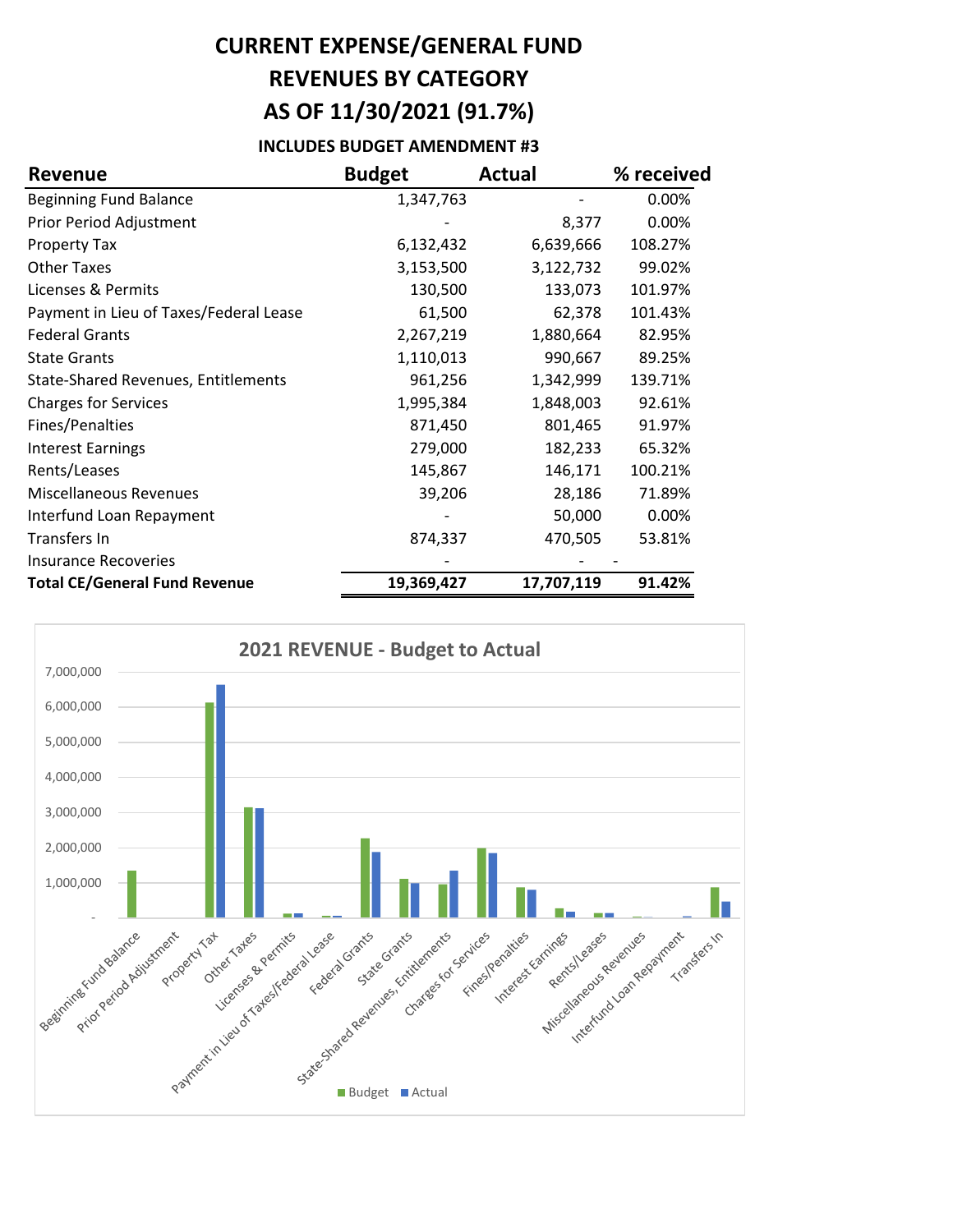## **CURRENT EXPENSE/GENERAL FUND REVENUES BY CATEGORY/% of TOTAL**

#### **AS OF 11/30/2021**

|                                            | 2021 Actual | 2020 Actual | % on 2021 | <b>Difference</b> |
|--------------------------------------------|-------------|-------------|-----------|-------------------|
| <b>Property Tax</b>                        | 6,639,666   | 6,373,695   | 37.50%    | 265,971           |
| <b>Other Taxes</b>                         | 3,122,732   | 3,256,600   | 17.64%    | (133, 868)        |
| <b>Prior Period Adjustments</b>            | 8,377       | 275         | 0.05%     | 8,102             |
| Licenses & Permits                         | 133,073     | 129,083     | 0.75%     | 3,990             |
| Payment in Lieu of Taxes/Federal Lease     | 62,378      | 61,486      | 0.35%     | 892               |
| <b>Federal Grants</b>                      | 1,880,664   | 2,510,957   | 10.62%    | (630, 293)        |
| <b>State Grants</b>                        | 990,667     | 786,344     | 5.59%     | 204,323           |
| <b>State-Shared Revenues, Entitlements</b> | 1,342,999   | 971,791     | 7.58%     | 371,208           |
| <b>Charges for Services</b>                | 1,848,003   | 1,814,553   | 10.44%    | 33,450            |
| Fines/Penalties                            | 801,465     | 855,999     | 4.53%     | (54, 534)         |
| <b>Interest Earnings</b>                   | 182,233     | 345,890     | 1.03%     | (163, 657)        |
| Rents/Leases                               | 146,171     | 36,122      | 0.83%     | 110,049           |
| Miscellaneous Revenues                     | 28,186      | 26,506      | 0.16%     | 1,680             |
| Interfund Loan Repayment                   | 50,000      | 8,125       | 0.28%     | 41,875            |
| Transfers In                               | 470,505     | 76,091      | 2.66%     | 394,414           |
| <b>Insurance Recoveries</b>                |             |             | 0.00%     |                   |
| <b>Total CE/General Fund Revenue</b>       | 17,707,119  | 17,253,517  | 100.00%   | 453,602           |

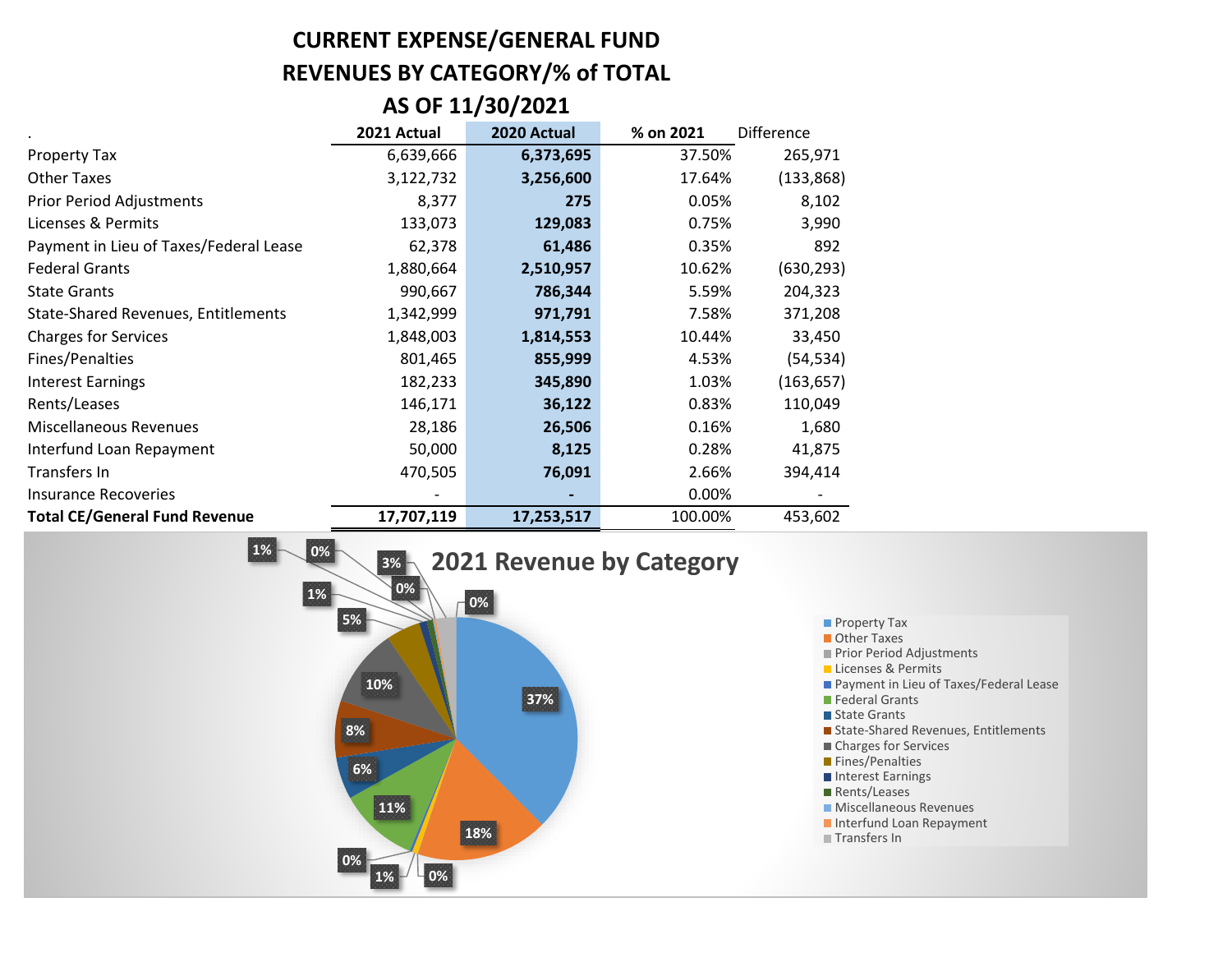## **CURRENT EXPENSE/GENERAL FUND EXPENSES BY CATEGORY AS OF 11/30/2021 (91.7%)**

#### **INCLUDES BUDGET AMENDMENT #3**

| <b>Expenses</b>                       | <b>Budget</b> | <b>Actual</b> | % spent |
|---------------------------------------|---------------|---------------|---------|
| Salaries/Wages                        | 7,764,405     | 6,529,604     | 84.10%  |
| <b>Benefits</b>                       | 3,069,775     | 2,516,650     | 81.98%  |
| Supplies/Materials                    | 1,129,956     | 612,066       | 54.17%  |
| Services/Charges                      | 5,645,604     | 4,560,307     | 80.78%  |
| Miscellaneous                         | 74,150        | 33,255        | 44.85%  |
| Intergovernmental                     | 800           | -             | 0.00%   |
| <b>Capital Purchases</b>              | 10,000        | 46,699        | 466.99% |
| <b>Transfers Out</b>                  | 1,674,182     | 1,470,000     | 87.80%  |
| <b>Intrafund Transfers</b>            |               |               | 0.00%   |
| Interfund Loan                        |               |               | 0.00%   |
| <b>Prior Period Adjustments</b>       |               | 5,181         | 0.00%   |
| <b>Intrafund Expenditures</b>         | 555           | 355           | 63.96%  |
| <b>Total CE/General Fund Expenses</b> | 19,369,427    | 15,774,117    | 81.44%  |

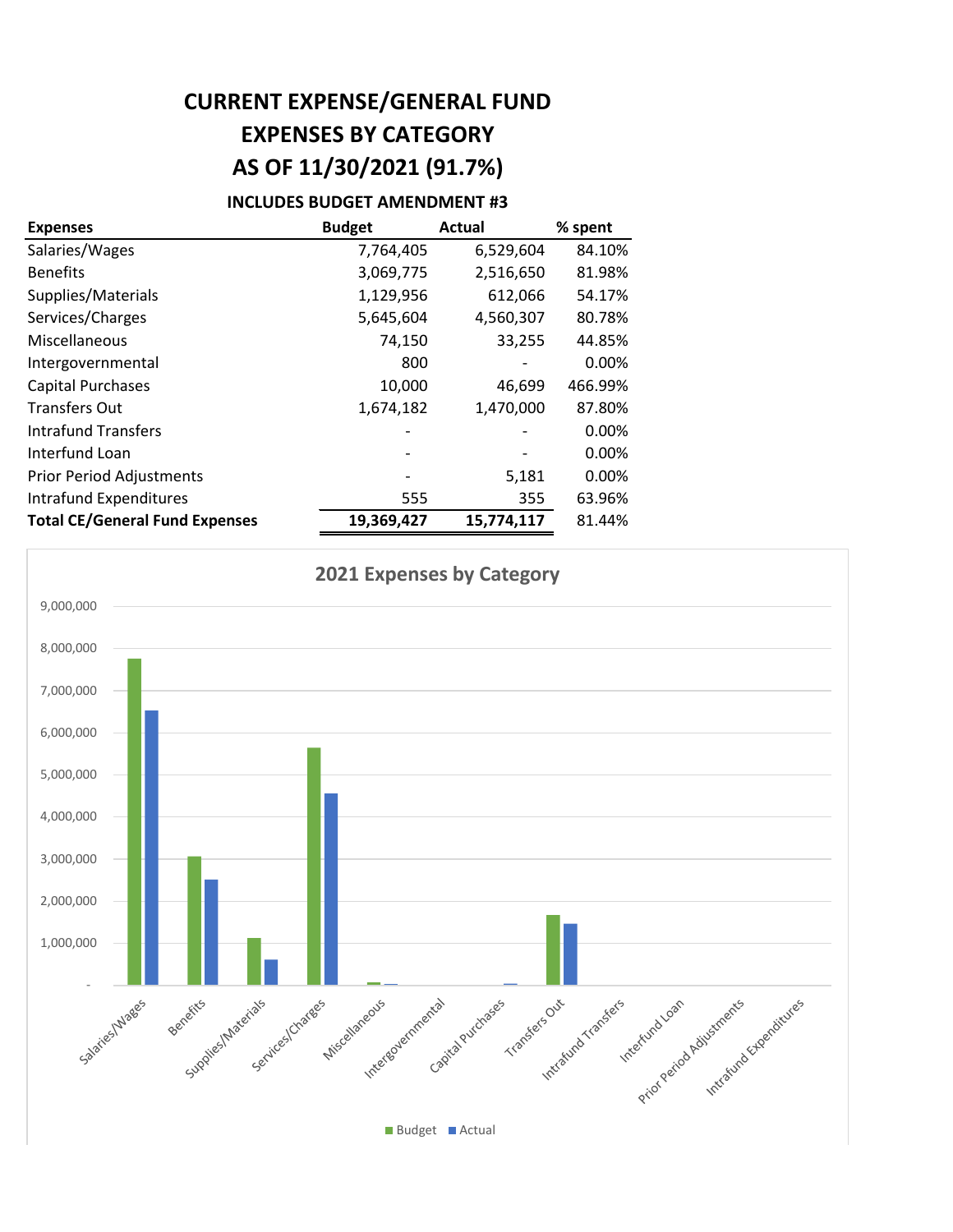## **CURRENT EXPENSE/GENERAL FUND EXPENSES BY OBJECT CODE AS OF 11/30/2021 (91.%)**

| <b>Expenses</b>                       | 2021 Actual | 2020 Actual | % on 2021 | <b>Difference</b> |
|---------------------------------------|-------------|-------------|-----------|-------------------|
| Salaries/Wages                        | 6,529,604   | 6,563,395   | 41.39%    | (33, 791)         |
| <b>Benefits</b>                       | 2,516,650   | 2,589,299   | 15.95%    | (72, 649)         |
| Supplies/Materials                    | 612,066     | 901,930     | 3.88%     | (289, 864)        |
| Services/Charges                      | 4,560,307   | 5,723,730   | 28.91%    | (1, 163, 423)     |
| Miscellaneous                         | 33,255      | 1,862       | 0.21%     | 31,393            |
| Intergovernmental                     |             | 483,318     | 0.00%     | (483, 318)        |
| <b>Capital Purchases</b>              | 46,699      | 248,405     | 0.30%     | (201, 706)        |
| <b>Transfers Out</b>                  | 1,470,000   | 2,483,839   | 9.32%     | (1,013,839)       |
| Prior Period /Adjustment              | 5,181       | 406         | 0.03%     | 4,775             |
| <b>Intrafund Transfers</b>            |             |             | 0.00%     |                   |
| Interfund Loan                        |             |             | 0.00%     |                   |
| Intrafund Expenditures                | 355         |             | 0.00%     | 355               |
| <b>Total CE/General Fund Expenses</b> | 15,774,117  | 18,996,184  | 100%      | (3,222,067)       |

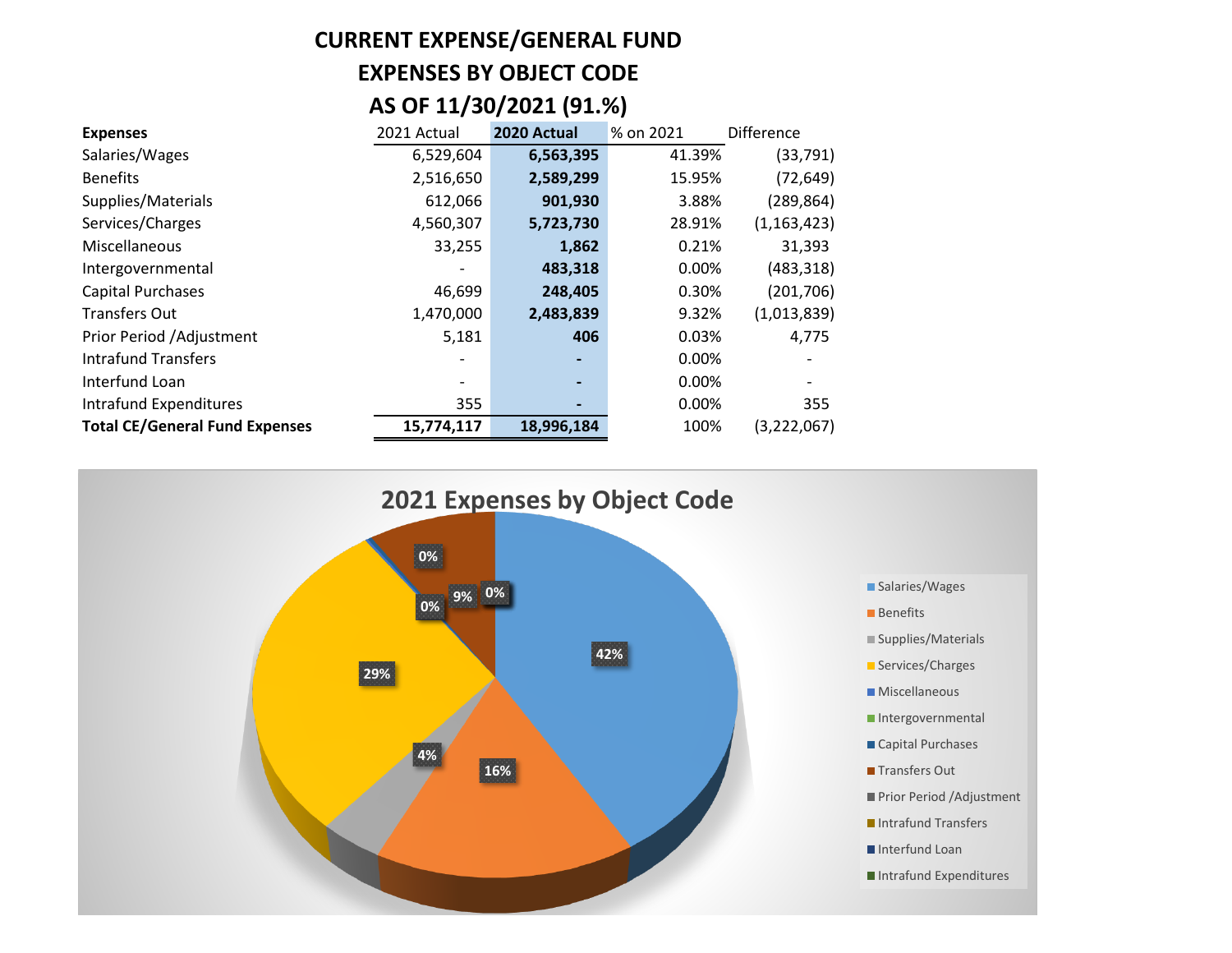## **AS OF 11/30/2021 (91.7%) CURRENT EXPENSE/GENERAL FUND EXPENSES BY OBJECT CODE DETAIL INCLUDES BUDGET AMENDMENT #3**

**% of % of**

|                                           | <b>Budget</b> | <b>Actual</b> | <b>Budget</b> | <b>Total Actual</b> |
|-------------------------------------------|---------------|---------------|---------------|---------------------|
| Salaries/Wages                            | 7,504,524     | 6,345,356     | 85%           | 40.23%              |
| Salaries / Wages - Overtime               | 259,881       | 184,248       | 71%           | 1.17%               |
| <b>Benefits</b>                           | 3,069,775     | 2,516,650     | 82%           | 15.95%              |
| <b>Operating Supplies/Materials</b>       | 697,983       | 294,079       | 42%           | 1.86%               |
| Fuel                                      | 127,100       | 82,532        | 65%           | 0.52%               |
| Items Purchased for Inventory or Resale   | 23,830        | 12,939        | 54%           | 0.08%               |
| Small Tools & Equipment                   | 281,043       | 222,516       | 79%           | 1.41%               |
| Services/Professional Services            | 3,518,501     | 2,947,675     | 84%           | 18.69%              |
| Communications                            | 279,987       | 118,522       | 42%           | 0.75%               |
| Travel                                    | 87,263        | 24,574        | 28%           | 0.16%               |
| Advertising                               | 62,335        | 39,522        | 63%           | 0.25%               |
| Rentals & Leases                          | 283,700       | 256,768       | 91%           | 1.63%               |
| Insurance/Bonds                           | 800,425       | 718,749       | 90%           | 4.56%               |
| <b>Public Utilities</b>                   | 253,000       | 218,966       | 87%           | 1.39%               |
| Repairs & Maintenance                     | 360,393       | 235,531       | 65%           | 1.49%               |
| Miscellaneous                             | 74,150        | 33,255        | 45%           | 0.21%               |
| Intergovernmental Services/Payments       | 800           |               | 0%            | 0.00%               |
| <b>Interfund Transfers</b>                | 1,674,182     | 1,470,000     | 88%           | 9.32%               |
| Interfund Loan                            |               |               | 0%            | 0.00%               |
| Capital Outlay                            | 10,000        | 46,699        | 467%          | 0.30%               |
| <b>Prior Period Adjustments</b>           |               | 5,181         | 0%            | 0.03%               |
| <b>Intrafund Payments</b>                 | 555           | 355           | 64%           | 0.00%               |
| <b>Current Expense Expenditure Totals</b> | 19,369,427    | 15,774,117    | 81%           | 100.00%             |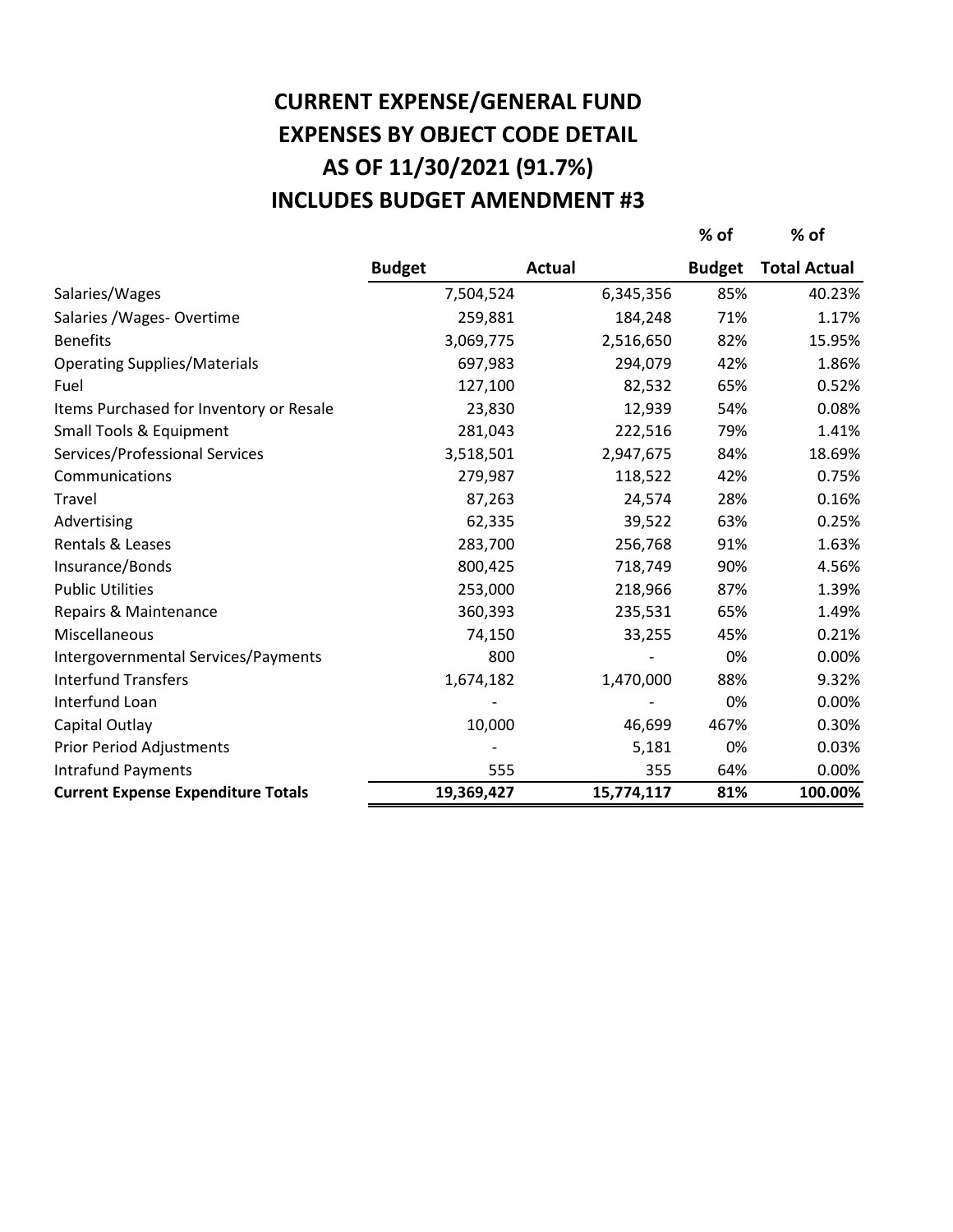### **CURRENT EXPENSE/GENERAL FUND SALARIES AND BENEFITS BY DEPARTMENT AS OF 11/30/2021 (91.7%) INCLUDES BUDGET AMENDMENT #3**

**% of**

|                                           | <b>Budget</b> | <b>Actual</b> | <b>Budget</b> |
|-------------------------------------------|---------------|---------------|---------------|
| 009 - Commissioners                       | 486,717       | 431,716       | 89%           |
| 010 - General Government                  | 83,250        | 58,024        | 70%           |
| 012 - Admin Services                      | 77,975        | 69,973        | 90%           |
| 013- Human Resources                      | 241,142       | 193,167       | 80%           |
| 020 - Superior Court                      | 180,699       | 158,513       | 88%           |
| 030- District Court                       | 844,813       | 726,885       | 86%           |
| 040- Clerk                                | 291,278       | 252,175       | 87%           |
| 050 - Treasurer                           | 425,776       | 353,813       | 83%           |
| 060 - Auditor                             | 936,412       | 681,201       | 73%           |
| 080 - Assessor                            | 430,232       | 349,594       | 81%           |
| 100 - Prosecuting Attorney                | 750,145       | 657,879       | 88%           |
| 105 - Child Support Enforcement           | 103,695       | 41,053        | 40%           |
| 120 - Facilities Management               | 348,502       | 303,250       | 87%           |
| 140 - Sheriff                             | 3,220,026     | 2,705,592     | 84%           |
| 170 - Juvenile Services                   | 391,368       | 355,915       | 91%           |
| 200 - Weed Control                        | 74,986        | 67,834        | 90%           |
| 220 - Coroner                             | 137,435       | 113,633       | 83%           |
| 240 - County Extension                    | 85,543        | 72,857        | 85%           |
| 260 - Emergency Management                | 201,524       | 169,794       | 84%           |
| 280 - Public Health                       | 708,160       | 579,052       | 82%           |
| 300 - Fair                                | 222,328       | 189,418       | 85%           |
| 310- Parks and Recreation                 | 189,034       | 155,356       | 82%           |
| 320 - Information Technology              | 403,140       | 359,561       | 89%           |
| <b>Current Expense Expenditure Totals</b> | 10,834,180    | 9,046,255     | 83%           |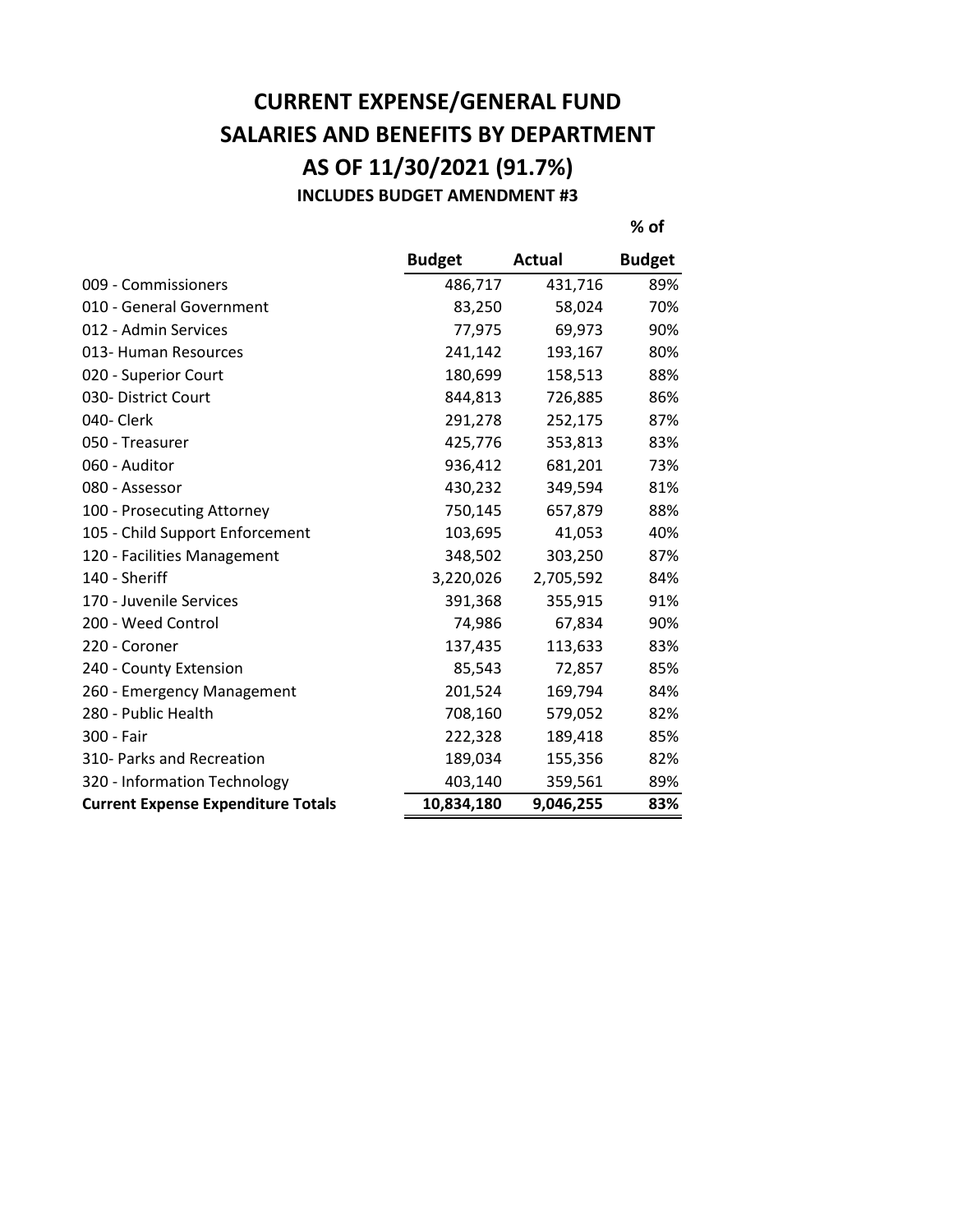### **NON-CURRENT EXPENSE SALARIES AND BENEFITS BY FUND AS OF 11/30/2021 (91.7%) INCLUDES BUDGET AMENDMENT #3**

**% of**

|                                    | <b>Budget</b> | Actual    | <b>Budget</b> |
|------------------------------------|---------------|-----------|---------------|
| 102 - Building and Development     | 152,961       | 124,138   | 81%           |
| 103 - Countywide Planning          | 229,271       | 192,585   | 84%           |
| 104 - Developmental Services       | 98,712        | 84,760    | 86%           |
| 110 - County Road                  | 4,961,300     | 3,789,839 | 76%           |
| 117 - Boating Safety               | 56,000        | 45,258    | 81%           |
| 122 - Sheriff K-9 Unit             | 1,000         |           | 0%            |
| 123 - Paths and Trails             | 38,661        | 33,480    | 87%           |
| 126 - Treasurer M&O                | 12,600        |           | 0%            |
| 127 - Quad-City Task Force         | 65,844        | 59,032    | 90%           |
| 128 - Crime Victims/Witness        | 96,929        | 82,844    | 85%           |
| 134 - Elections Reserve            |               | 47,595    |               |
| 135 - Prosecutor STOP Grant        | 17,521        | 17,805    | 102%          |
| 138 - Federal Equitable Sharing    | 5,000         |           | 0%            |
| 143 - Trial Court Improvement      |               | 5,710     |               |
| 144 - Emergency Communication      | 215,931       | 196,797   | 91%           |
| 400 - Solid Waste                  | 1,012,450     | 637,611   | 63%           |
| 410 - Solid Waste Reserve          | 15,000        |           | 0%            |
| 501 - Equipment Rental & Revolving | 889,750       | 498,907   | 56%           |
| 511 - Unemployment Insurance       | 25,000        | 11,556    | 46%           |
| <b>Non-CE Expenditure Totals</b>   | 7,893,930     | 5,827,917 | 74%           |